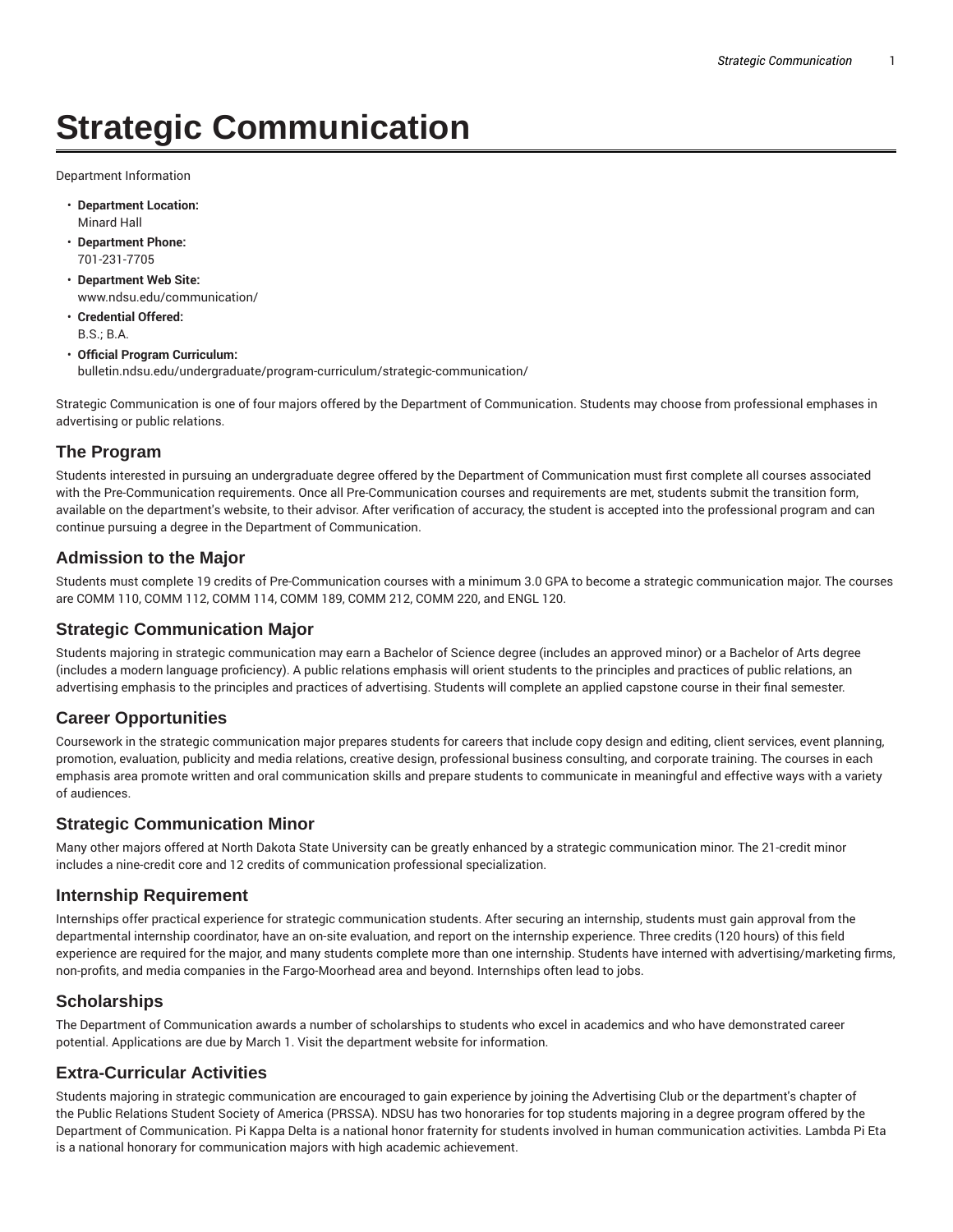## **High School Preparation**

A well-rounded high school education with experiences in high school music, forensics, theater, journalism, FFA, or scouting serves as good preparation for the strategic communication major. Students with interests in science and art, business and service, and publicity and promotion will find a major in this department to be a good fit.

## **The Faculty**

Faculty members in the Department of Communication are dedicated teachers, scholars, and practitioners who are committed to providing highquality courses, hands-on learning experiences, and opportunities for undergraduate research. We encourage students who want to learn more about our faculty to reach out via email or schedule an appointment via Navigate.

## **Plan of Study**

Please note this is a sample plan of study and not an official curriculum. Actual student schedules for each semester will vary depending on start year, education goals, applicable transfer credit, and course availability. Students are encouraged to work with their academic advisor on a regular basis to review degree progress and customize an individual plan of study.

| <b>First Year</b>             |                                |                |
|-------------------------------|--------------------------------|----------------|
| Fall                          | <b>Credits Spring</b>          | <b>Credits</b> |
| <b>COMM 112</b>               | 3 COMM 110                     | 3              |
| <b>COMM 114</b>               | 3 COMM 200                     | 3              |
| <b>COMM 189</b>               | 1 ENGL 120                     | 3              |
| ENGL 110 (or placement)       | 4 Humanities/Arts GE           | 3              |
| Quantitative Reasoning GE     | 3 Science/Technology GE        | 3              |
| <b>Wellness GE</b>            | 2 Science/Technology Lab GE    | 1              |
|                               | 16                             | 16             |
| <b>Second Year</b>            |                                |                |
| Fall                          | <b>Credits Spring</b>          | <b>Credits</b> |
| <b>COMM 212</b>               | 3 COMM 375                     | 3              |
| <b>COMM 220</b>               | 3 Major Elective               | 3              |
| Minor or Language Coursework  | 3 Minor or Language Coursework | 3              |
| <b>Global Perspectives GE</b> | 3 Humanities/Arts GE           | 3              |
| Science/Technology GE         | 3 Science/Technology GE        | 3              |
|                               | 15                             | 15             |
| <b>Third Year</b>             |                                |                |
| Fall                          | <b>Credits Spring</b>          | <b>Credits</b> |
| <b>COMM 377</b>               | 3 COMM 425                     | 3              |
| Major Elective                | 3 COMM 496                     | 3              |
| Minor or Language Coursework  | 3 Major Elective               | 3              |
| <b>AHSS Requirement</b>       | 3 Minor or Language Coursework | 3              |
| <b>Upper Division Writing</b> | 3 AHSS Requirement             | 3              |
|                               | 15                             | 15             |
| <b>Fourth Year</b>            |                                |                |
| Fall                          | <b>Credits Spring</b>          | <b>Credits</b> |
| <b>COMM 431</b>               | 3 COMM 472 or 476              | 3              |
| <b>COMM 470</b>               | 3 Major Elective               | 3              |
| Major Elective                | 3 Major Elective               | 3              |
| Minor or Language Coursework  | 3 Minor or Language Coursework | 3              |